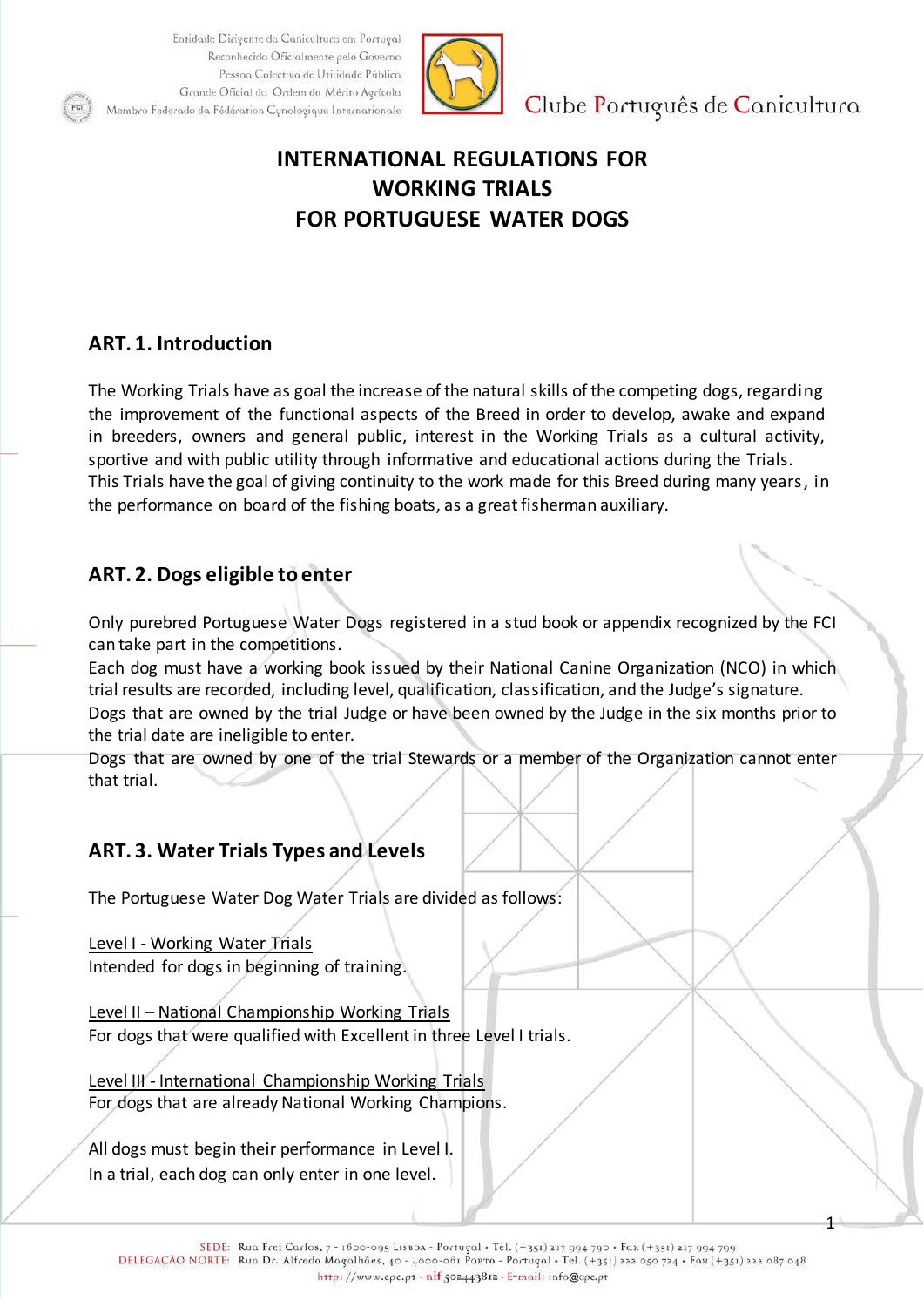

Clube Português de Canicultura

 $\mathcal{P}$ 

# **ART. 4. Classes**

#### Young Class

For dogs from 5 to 12 months.

The Young Class only has one level with three trials of appreciation (the same as Level I to Adult Class).

#### Adult Class

For dogs from 12 months forward.

# **ART. 5. Trials place and support equipment**

The Trials must take place preferably in the sea, the natural environment where the breed used to work, or in other aquatic environments such as lakes, rivers, estuary or water dam, the utilization of pools or tanks (still waters) being excluded from the trials realization.

The area of the Trial is a rectangle of 20m large for 15m long that must be fenced with police bars or with poles and ribbon, having as natural prolongation the same area in the water.

The basic support equipment is composed by a chronometer, two tables, four chairs, two sun hats, one pole with a red flag to mark the start/finish line and a boat to support and rescue during the Trial.

## **ART. 6. Judges and Stewards**

The judgements are made by Judges approved by a recognized NCO.

The Judges approved by their respective NCOs are the only ones qualified to evaluate, qualify and classify the trials of the competitor dogs, they judge under their personal responsibility and their decisions are final and cannot be appealed, except in case of bad interpretation of the regulations or infraction of the official regulations.

It is forbidden to Judges to consult lists of former trials classifications, before the judgments are finished.

During the Trial only the Judge, Stewards and the Handler of the dog performing the exercise are allowed in the in the Trial area.

The Judge must make a report for each dog competitor in Level II and III.

The Stewards competence is to maintain discipline and fulfill the requirements of the Regulation, as well as to contribute to improve the Judge's mission, without, however, interfering in their decisions.

The Organizing Commission, with previous NCO authorization, can replace the announced Judges or Stewards that, for a strong reason, are unable to perform their task.

The Judge can suspend temporarily or definitively a trial in case there are no safety conditions to its realization.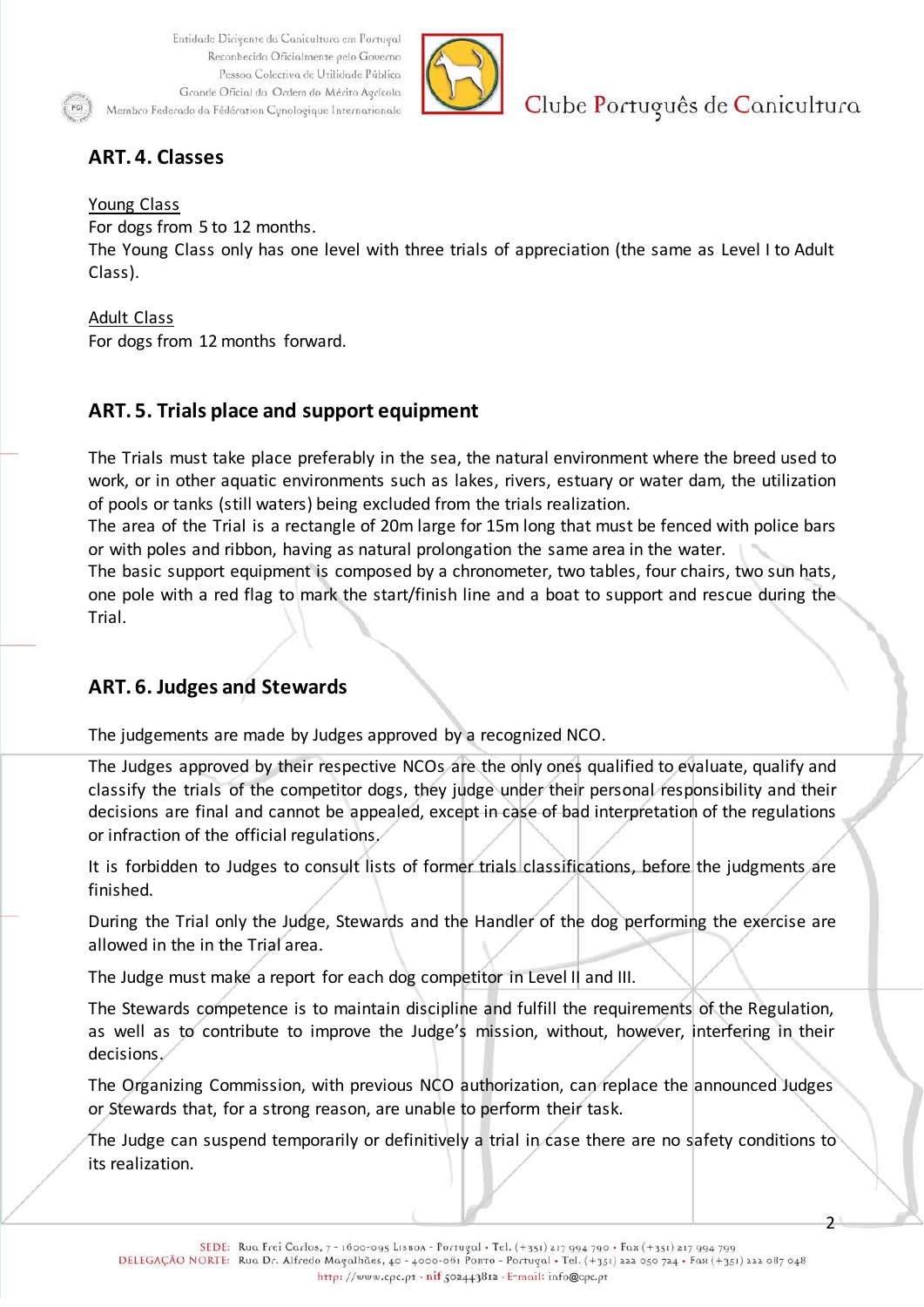

Clube Português de Canicultura

3

# **ART. 7. Judging order**

The order by which the judgments are made is the following:

Level I

Young Class Adult Class

Level ll Level III

The exercises are made individually, in each class, by the order determined by draw, except if there is a competitor that participates for the first time. In this case he will automatically be the 3rd to participate.

The qualifications must be granted according to the following criteria:

- − Excellent Granted to the dog that obtains more than 45 points.
- − Very good Granted to the dog that obtains between 35 and 44 points.
- − Good Granted to the dog that obtains between 25 and 34 points.
- − Sufficient Granted to the dog that obtains between 15 and 24 points.
- − Not Qualified Granted to the dog that obtains less than 15 points, makes eliminating faults, does not perform the exercise A of Level I, or if the dog presents himself momentarily unbalanced.

The Levels and Exercises are schematized in Annex A of this Regulation.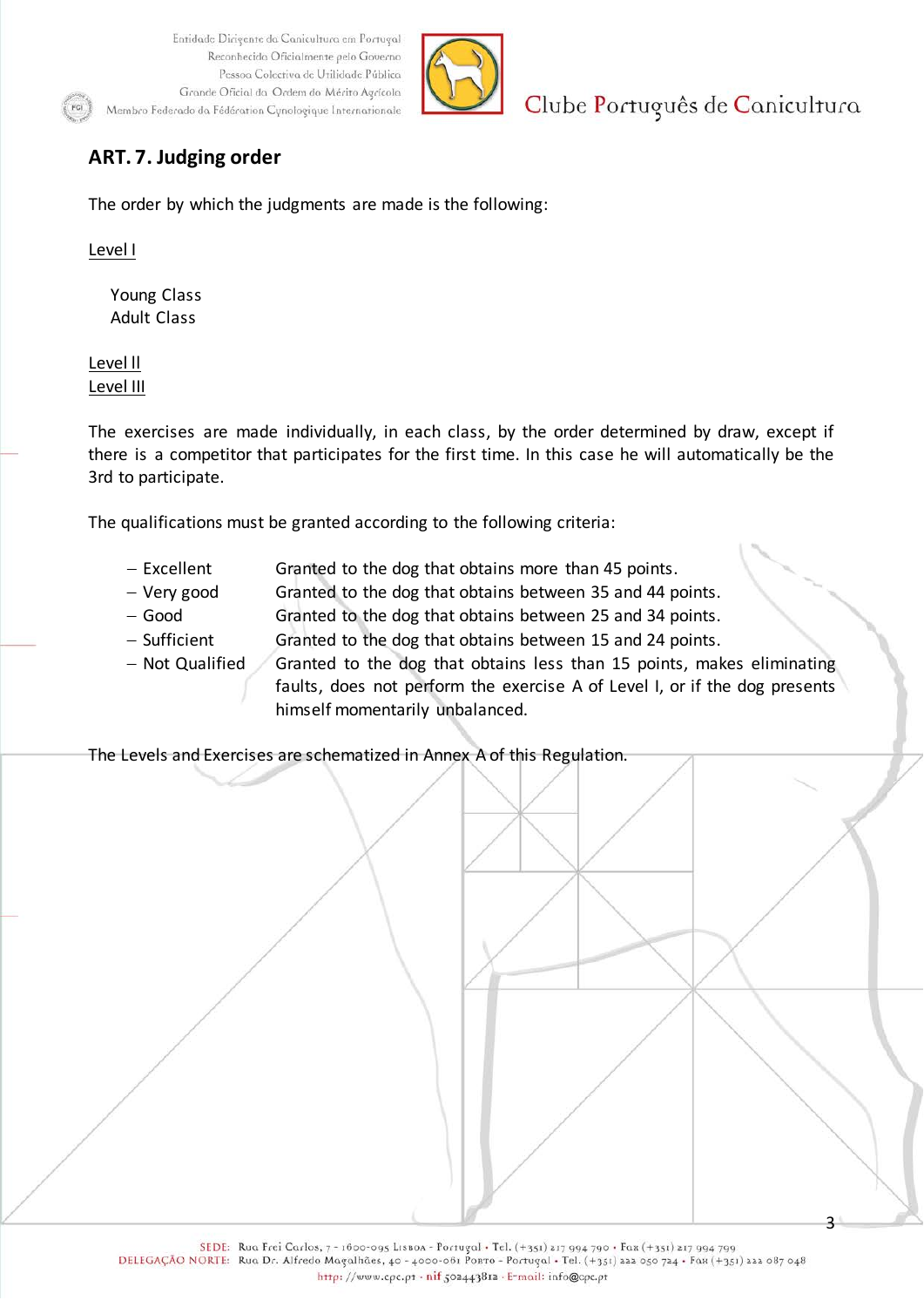

Clube Português de Canicultura

# **Exercises**

# **ART. 8. Level I exercises**

### **Level I - Exercise A**

### **Swimming (Speed)**

- 1 The origin of this trial is to recreate one the functions of Water Dogs that was to deliver messages from ship to ship, according to the commands they were given. The Judge evaluates in dogs the temperament characteristics to water and swimming, observing the following points:
	- − a Behaviour before water
	- − b Complete course
	- − c Swimming style and rhythm
	- − d Obedience
- 2 This evaluation is made along a triangular course defined by the start/finish point and by two buoys placed at the same distance, more or less 15m, and also separated 15m between them.

#### Start of trial

- The dog begins the trial in the sitting position on the left side of the handler without leash. At handler's command he must go into water and enter, doing the course with his handler.
- To end the trial the handler goes to the start/finish point and the dog will sit on his left side.
- The dog that does not enter the water within two minutes after the judge's order or does not turn the first buoy will not be classified, although he can continue on trial, he will be placed behind the last dog that concludes the first trial whatever the punctuation obtained in the remaining trials.
- The Judge will score the competitors according to the following criteria:
	- Behaviour before water **From 0** to 5 points Complete course **from** 0 to 5 points Swimming style and rhythm from 0 to 5 points Obedience **from 0 to 5 points**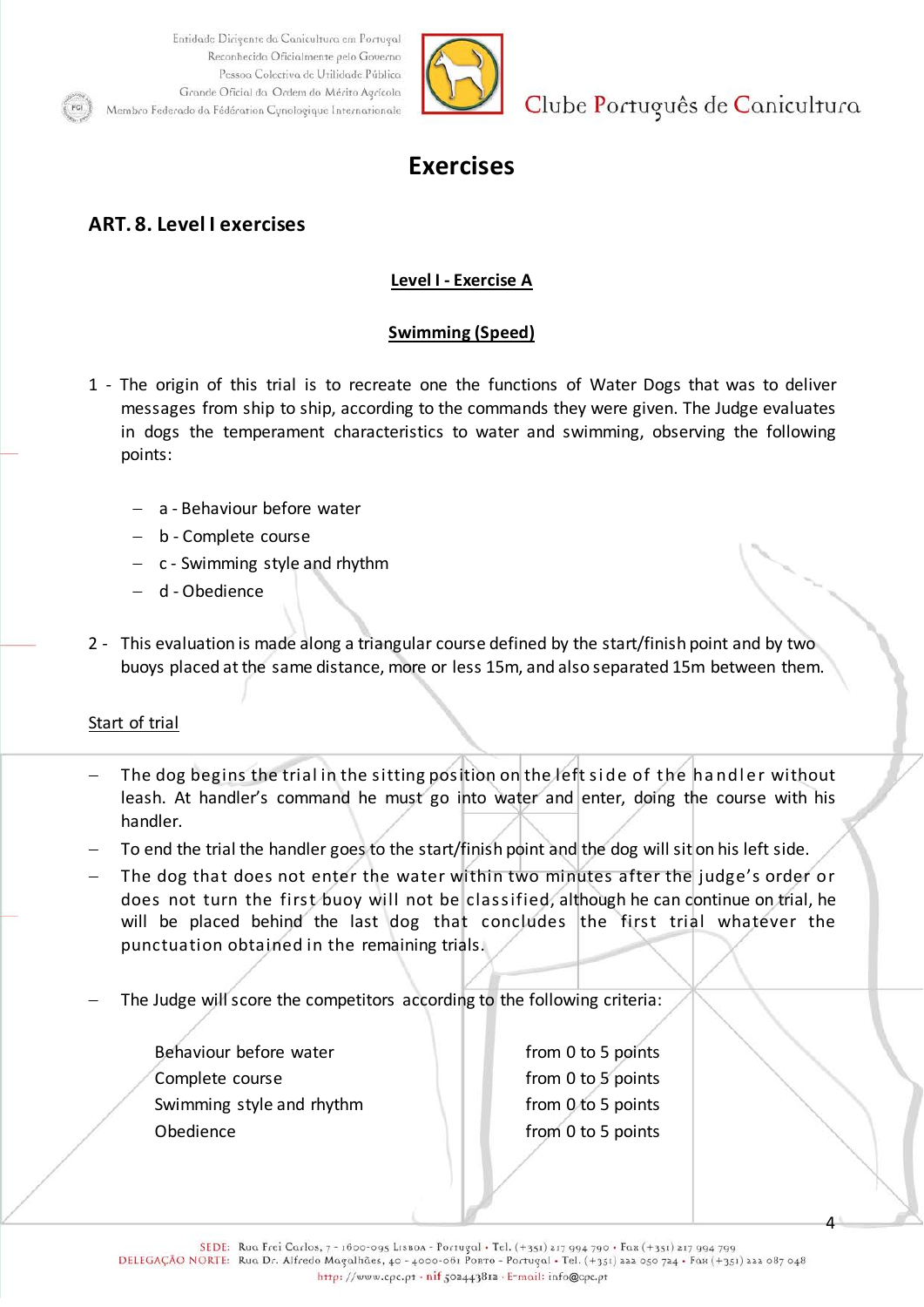

Clube Português de Canicultura

### **Level I - Exercise B**

#### **Retrieve a Floating Object**

The origin of this trial is to recreate one of the Water Dog functions on board of the fishing boats that was to retrieve the objects that fall outside the boat, fishes that got out of the hooks and save human lives. In this trial, the Judge evaluates the way the dog retrieves an object thrown into the water, the skill of swimming with that object in his mouth and the delivery in hand, observing the following points:

- − a Attention to the fall point of the object
- − b Way the dog catches the object
- − c Delivery of the object
- − d Obedience

#### Start of trial

- During the object launch to water the dog is sit without leash on the left side of the handler. The object must be thrown by the handler to the middle of the buoys and at equal distance. In case the launching is not correct, due to its being too short in distance, or outside the buoys, the Judge should ask to repeat the launch.
- To retrieve the object, the dog will start at the handler's command, after he throws the object, and must swim directly to the object, without hesitation or change in direction, and catch it on the first attempt. If the dog does not enter the water within two minutes after the judge's order he will not be classified in this exercise.
- The dog must always carry the object in his mouth without dropping it, and swim directly to his handler. In land, at the handler's command, the dog delivers the object in hand and sits on the handler's left side. When the dog leaves the water, if he drops the object to shake himself, he will not be penalized, if he catches and delivers it to the handler right away.
- If the dog does not retrieve the object he will not score in this exercise.
- The Judge will score the competitors according to the following criteria:

Mark the point of falling object  $\Box$  from 0 to 5 points Way the dog catches the object  $\blacksquare$  from 0 to 5 points Delivery of the object from 0 to 5 points Obedience **from 0 to 5 points**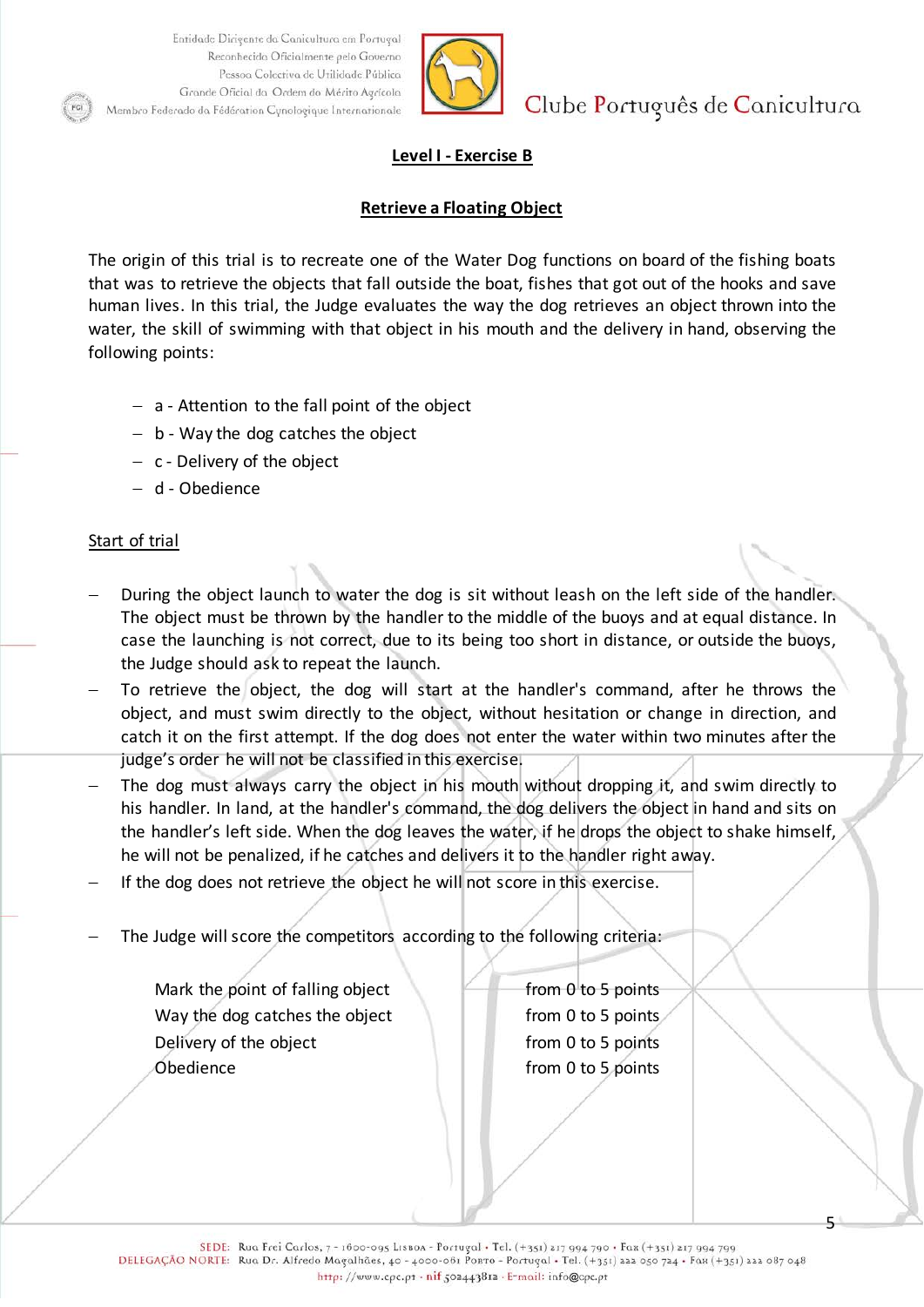

Clube Português de Canicultura

### **Level I - Exercise C**

#### **Diving with retrieval of a submerse object**

The origin of this trial is to recreate one of the functions that Water Dogs had on board of the fishing boats, which was to recover objects that fall in the water and sink. In this exercise the Judge evaluates the way the dog prepares the basic dive (head submerged) and recovers the submerged object at least 0,5m to 1m, observing the following points:

- − a Preparation and way of diving
- − b Retrieve result
- − c Way the dog delivers in hand
- − d Obedience

#### Start of trial

- The dog begins the exercise in the sitting position on the left side of the handler. At the handler's command they both go into the water until the dog starts swimming, then, the handler frees the object that must go underwater and steps away, having two minutes as timeout to recover the submerged object. To recover the object, the dog must, at least, submerge completely his head.
- The Judge must have in attention the sub aquatic visibility conditions and the undulation that may interfere in the retrieval of the object. In this case the Judge evaluates the dogs that prepares in a correct way and dives to attempt recovering the object.
- The object delivery after the retrieval is made in land with the handler positioned in the start/finish point. The dog must bring the object always in his mouth, without dropping it, and swimming directly to the handler. In land, the dog, at the handler's order delivers the object in hand and sits on the left side of the handler. When the dog leaves the water, if he drops the object to shake himself, he will not be penalized, as long as he picks it up afterwards and delivers it to the handler.
- The Judge will score the competitors according to the following criteria:

Preparation and way of diving  $\blacksquare$  from 0 to 5 points Retrieve result **From 0 to 5 points** Way the dog delivers in hand  $f(x) = f(x)$  from 0 to 5 points Obedience **from 0 to 5 points**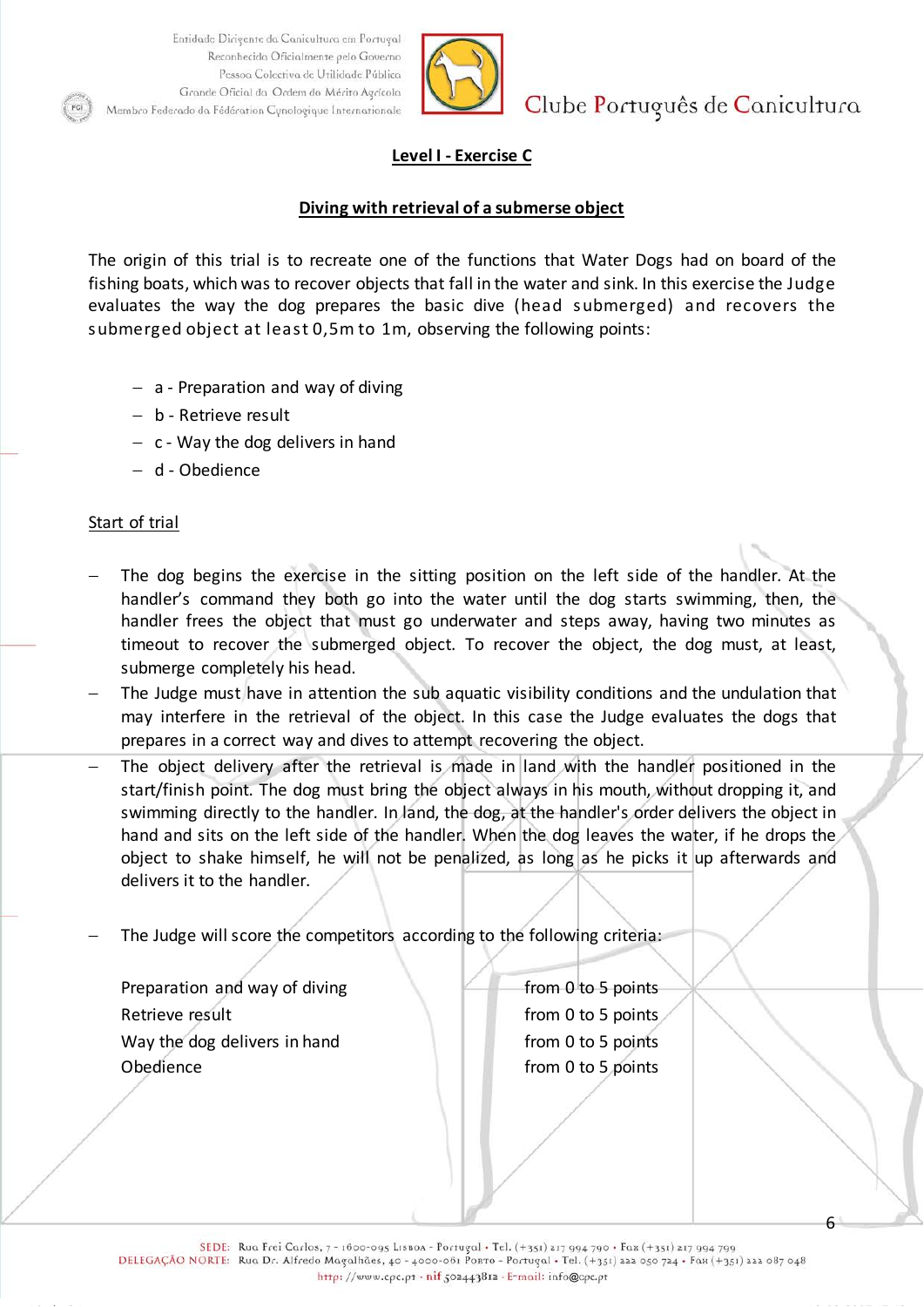

Clube Português de Canicultura

# **ART. 9. Level II exercises**

### **Level II - Exercise A**

### **Swimming (Resistance)**

- 1 The origin of this trial is to recreate one of the functions of Water Dogs, which was to deliver messages from ship to ship, according to the given orders, sometimes the dogs had to swim considerable distances and had to remain in the water for a long time. The Judge evaluates the dog's temperament characteristics confronting water and swimming, observing the following points:
	- − a Behaviour before water
	- − b Resistance
	- − c Swimming style and rhythm
	- − d Obedience
- 2 This evaluation is made along a course on which the handler and the dog must go around the placed buoys, several times, until achieving two minutes time.

#### Start of trial

- The dog begins the trial in the sitting position on the left side of the handler without leash. At the handler's command he must go into water and enter, doing the course with his handler.
- The dog that does not enter the water within one minute, or that does not stay inside the water for at least two minutes swimming, will not be classified in this exercise.
- To finish the trial the handler goes to the start/finish point and the dog will sit on his left side.
- The Judge will score the competitors according to the following criteria:

Behaviour before water from 0 to 5 points Resistance from 0 to 5 points Swimming style and rhythm from 0 to 5 points Obedience from 0 to 5 points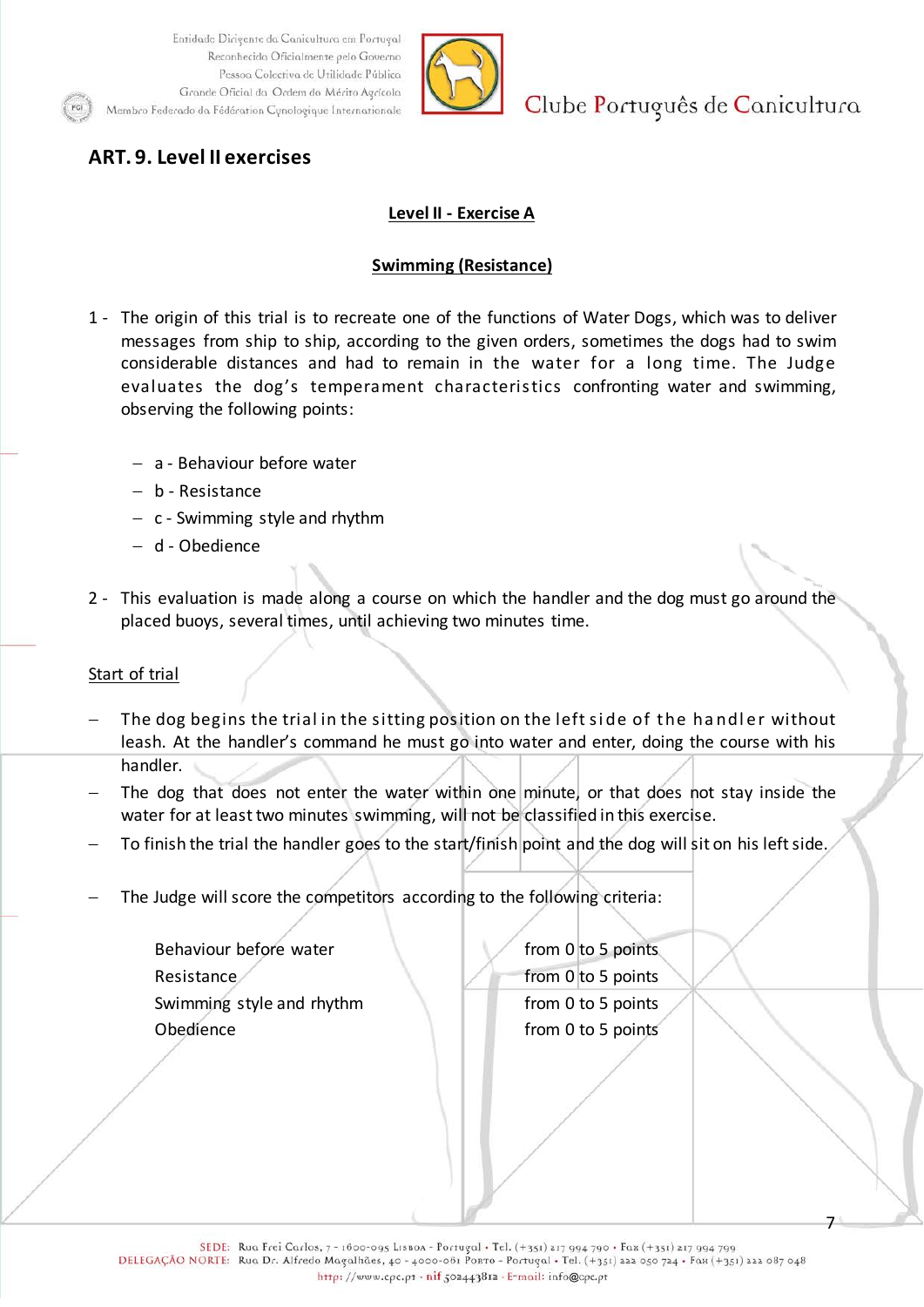

Clube Português de Canicultura

### **Level II - Exercise B**

#### **Retrieve of a floating line with floats (fishing net simulation)**

The origin of this trial is based in the fact that, in boats, dogs detected and retrieved the broken or lost fishing nets, or pieces of net that were broken. The Judge evaluates dogs, observing the following points:

- − a Attention to the fall point of the object
- − b Way the dog catches the object
- − c Delivery of the object
- − d Obedience

#### Start of trial

- During the object launch to water the dog is sit without leash on the left side of the handler. The object must be thrown by the handler to the middle of the buoys and at equal distance. In case the launching isn't correct, because it is too short distance, or outside the buoys, the Judge should ask to repeat the launch.
- To retrieve the object, the dog will start at the handler's comand, after he throws the object, and must swim directly to the object, without hesitation or change in direction, and catch it on the first attempt. If the dog does not enter the water within two minutes after the judge's order he will not be classified in this exercise.
- The dog must always carry the object in his mouth without dropping it, and swim directly to his handler. In land, at the handler's command, the dog delivers the object in hand and sits on the handler's left side. When the dog leaves the water, if he drops the object to shake himself, he will not be penalized, as long as he catches and delivers it to the handler afterwards.
- If the dog does not retrieve the object he will not score in this exercise.
- The Judge will score the competitors according to the following criteria:

Mark the point of falling object  $\Box$  from 0 to 5 points Way the dog catches the object from 0 to 5 points Delivery of the object example from 0 to 5 points Obedience **from 0 to 5 points**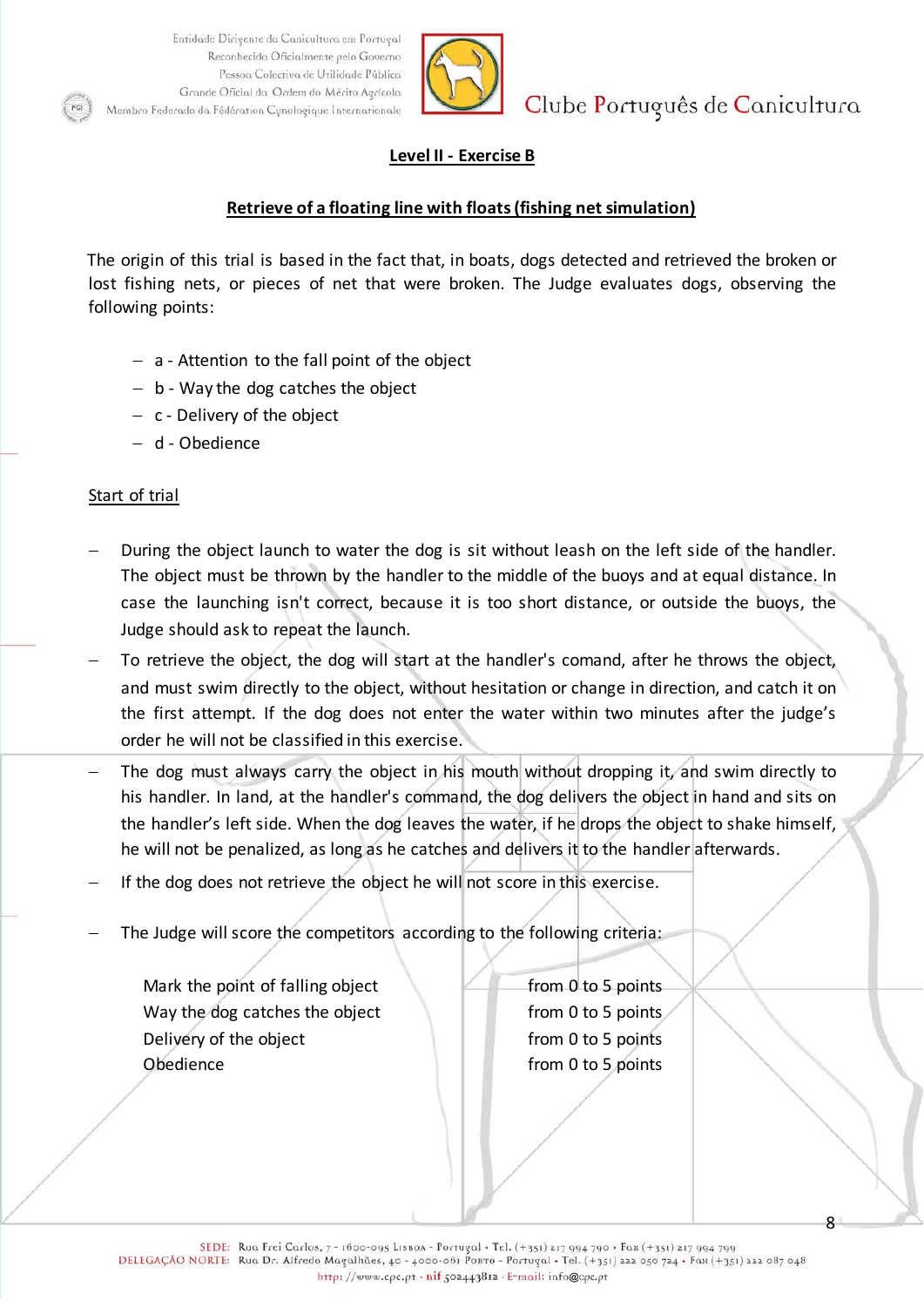

Clube Português de Canicultura

#### **Level II - Exercise C**

#### **Deep Dive with Retrieve of a Submerse Object**

The origin of this trial is to recreate the functions that Water Dogs had on board of the fishing boats, which was to retrieve objects that fell in the water and sunk. In this exercise the Judge evaluates the way the dog dives, at a depth considered between 1 to 1.5m and the recovery of the submerse object, observing the following points:

- − a Preparation and way of diving
- − b Retrieve result
- − c Way the dog delivers in hand
- − d Obedience

#### Start of trial

- The dog begins the trial in the sitting position on the left side of the handler without leash, and at his order they both go to the water edge, the handler launches the object which must go underwater at least for 1m and commands the dog to retrieve the object. The dog must completely dive his body, having two minutes as timeout to recover the submerged object.
- The Judge must have in attention the sub aquatic visibility conditions and the undulation, which may interfere in the object retrieval. In this case the Judge evaluates the dog that prepares in correct way and dives to attempt recovering the object.
- After the retrieval, the object delivery is made in land, with the handler positioned in the start/finish point. The dog must bring the object always in his mouth, without dropping it, and swimming directly to the handler. In land, the dog, at the handler's command delivers the object in hand and sits on the left side of the handler. When the dog leaves the water, if he drops the object to shake himself, he will not be penalized, as long as he catches and delivers it to the handler afterwards.
- The Judge will score the competitors according to the following criteria:

Diving preparation and the set of the set of the points of the points of the set of the set of the set of the set of the set of the set of the set of the set of the set of the set of the set of the set of the set of the se Retrieve result **the contract of the Contract of the Contract of the Contract of the Contract of the Contract of the Contract of the Contract of the Contract of the Contract of the Contract of the Contract of the Contract** Way the dog delivers in hand  $\blacksquare$  from 0 to 5 points Obedience from 0 to 5 points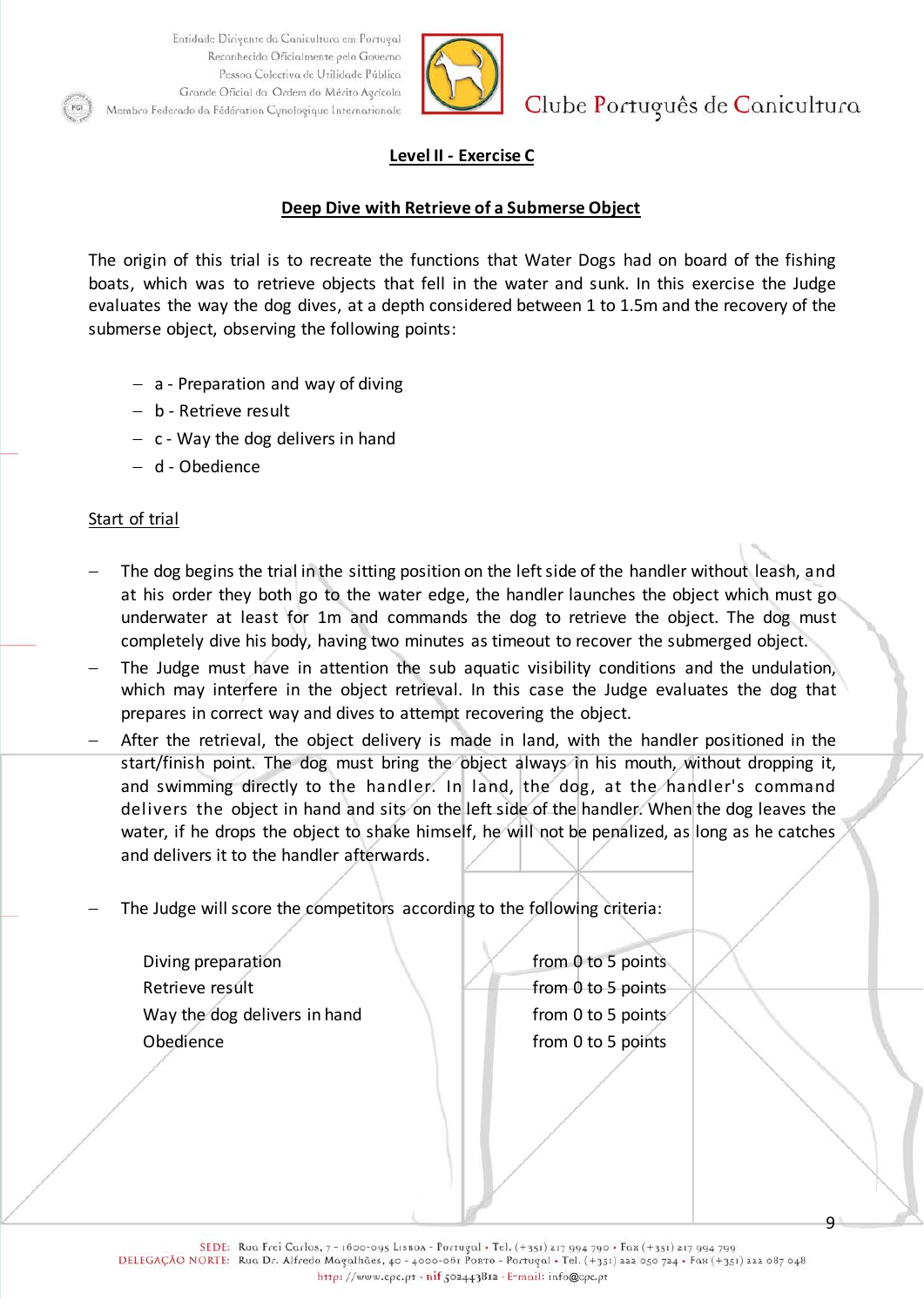

Clube Português de Canicultura

## **ART. 10. Level III exercises**

### **Level III - Exercise A**

#### **Swimming, following orders, between boat-land-boat**

The origin of this trial has the goal of recreate one the functions of Water Dogs, which was to deliver messages from ship to land and back, according to the given orders. The Judge values in dogs the temperament characteristics before water and of swimming, observing the following points:

- − a Behaviour before water
- − b Swimming style, rhythm and speed
- − c Transport and delivery of the object
- − d Obedience

### Start of trial

- This evaluation is made along a course between an anchored boat 20 m away from land and back.
- If the dog does not enter the water within one minute when ordered by the judge, he will not be classified in this exercise.
- The dog jumps from the boat at the handler's command, swims to land, sits in front of the 2nd handler, catches the object that this handler gives him, swims back to the boat and makes the object delivery to the 1st handler.
- The 1st handler can only give order or encourage the dog in the jump to the water and by voice, and the 2nd handler is only allowed to give the object to the dog and give a verbal order to deliver the object to the 1st handler. Any other kind of intervention can originate the dog not being classified in this exercise.
- The dog has four minutes to complete the exercise.
- The Judge will score the competitors according to the following criteria:

Jump into water and swimming rhythm from 0 to 5 points Capacity to keep in course **from 0** to 5 points Object delivery example of the state of the from 0 to 5 points Obedience **from 0 to 5 points**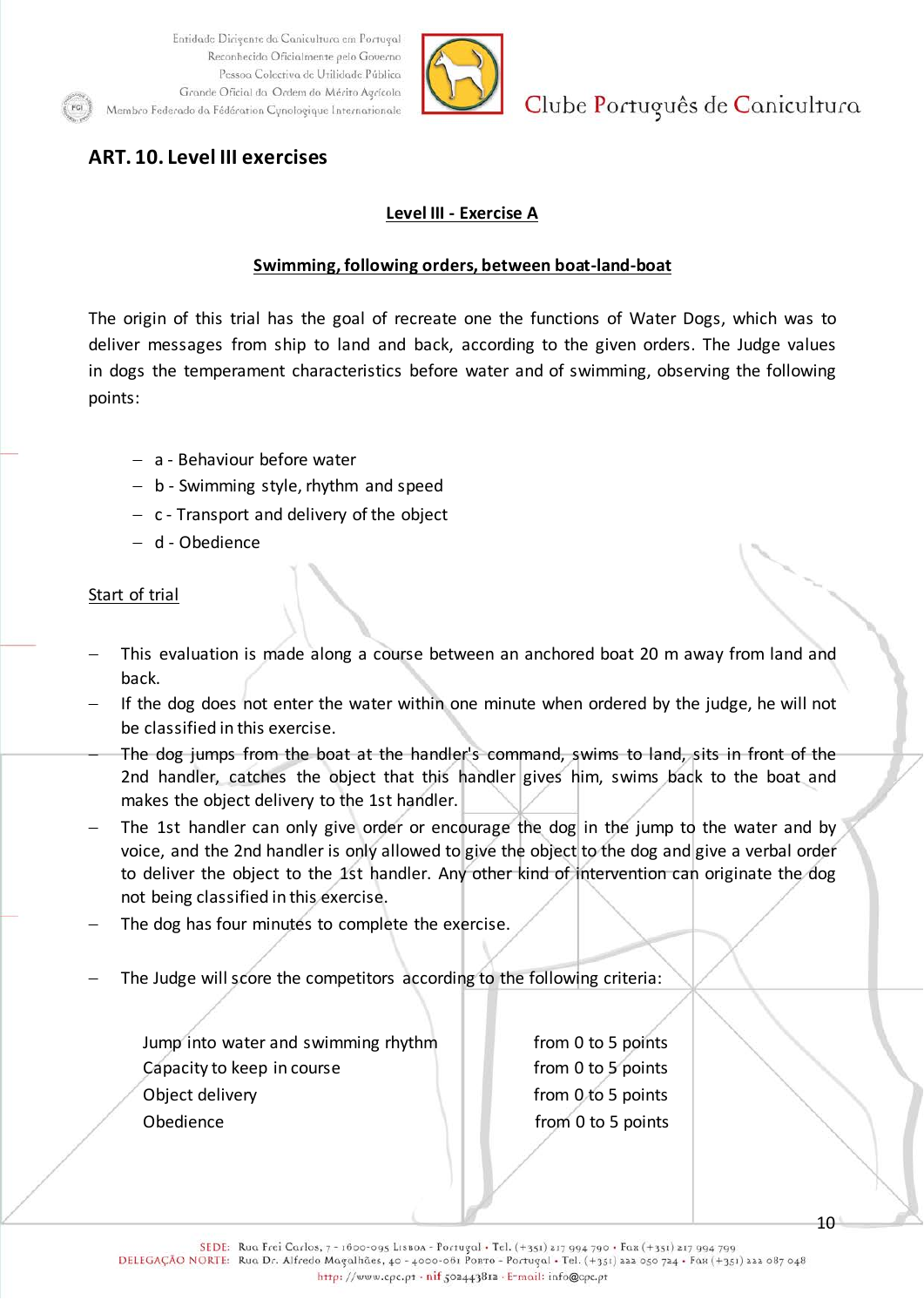

Clube Português de Canicultura

### **Level III - Exercise B**

#### **Retrieve Floating Object from Boat (fishing net)**

The origin of this trial is based in the fact that on board of boats dogs had the responsibility of recovering objects that fell in the water. The Judge evaluates the capacity of dogs to jump into the water, recover the object and come back on board, observing the following points:

- − a Water jump and making of the object
- − b Way the dog catches the object
- − c Delivery of the object
- − d Obedience

#### Start of trial

- The object is launched from the boat by the handler at a distance of approximately 10 meters. If the launch is not at the correct distance the steward replaces the same object. The dog only recovers the object after the judge give their order.
- To retrieve the object, the dog will start at the handler's command, after he throws the object, and must swim directly to the object, without hesitation or change in direction, and catch it on the first attempt, having two minutes as timeout to retrieve the object.
- The dog must always carry the object in his mouth without dropping it, and swim directly to his handler. The dog delivers the object in the handler's hand and enters the boat by the ramp.
- If the dog does not retrieve the object he will not score in this exercise.
- The Judge will score the competitors according to the following criteria:

Water jump and marking of the object  $\parallel$  from 0 to 5 points Way the dog recovers the object  $\sim$  from 0 to 5 points Delivery of the object from 0 to 5 points Obedience example from 0 to 5 points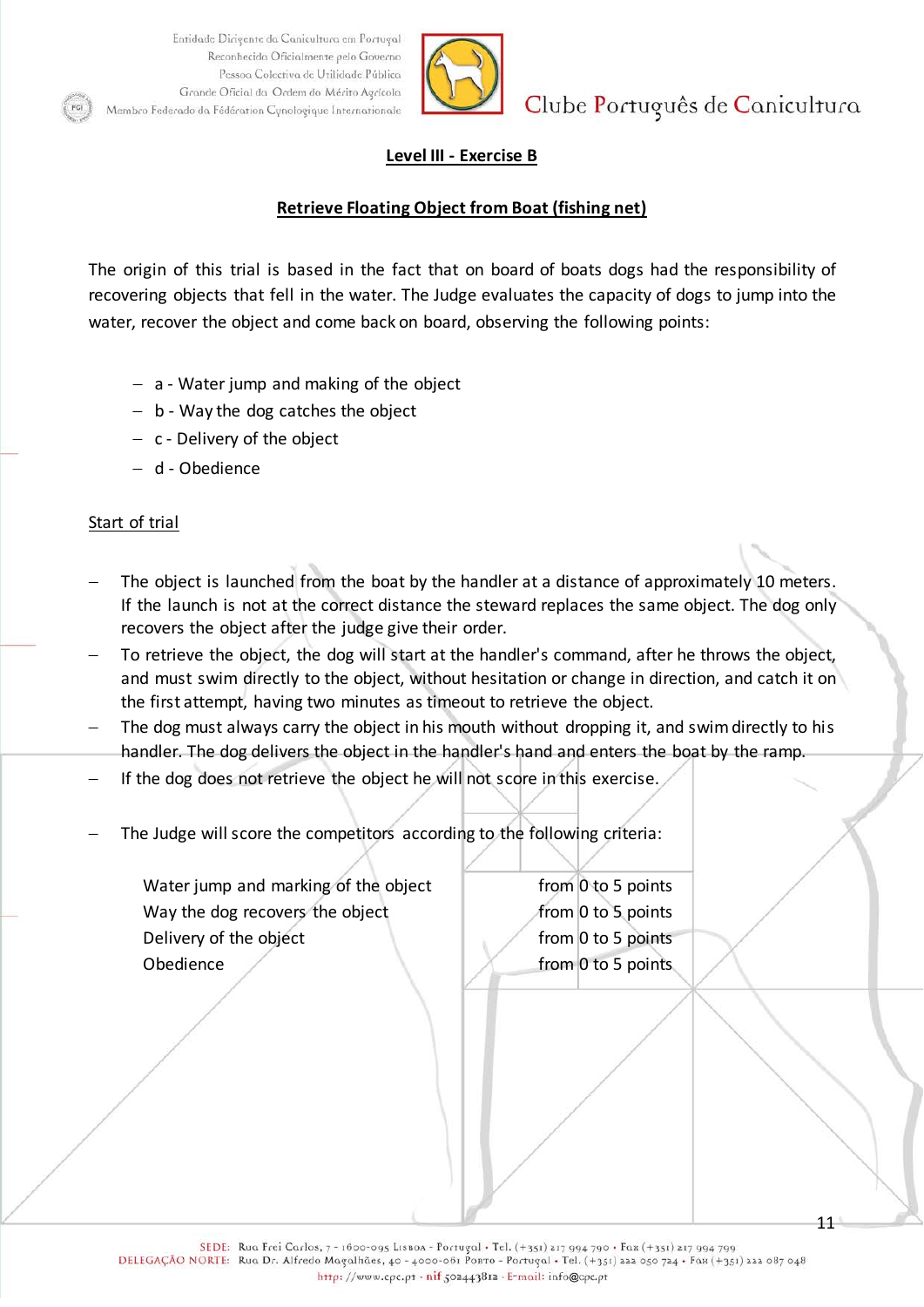

Clube Português de Canicultura

### **Level III - Exercise C**

#### **Deep Diving from Boat with Retrieve of a Submerse Object**

The origin of this trial is to recreate the functions that Water Dogs had on board of the fishing boats, which was to recover objects that fell in the water and sunk. In this exercise the Judge evaluates the way the dog dives, at a depth considered between 1.5 to 2m and the recovery of the submerse object, observing the following points:

- − a Water jump and way of diving
- − b Recovery result
- − c Way the dog delivers in hand
- − d Obedience

#### Start of trial

- The dog starts this exercise in the sitting position. The handler throws the object about 2m away and it must sink at a minimum depth of 1.5m, then, the dog dives and retrieves the object.
- The Judge must take in consideration the sub aquatic visibility conditions and the undulation, which may interfere in the object retrieval. In this case the Judge evaluates the dog that prepares in correct way, jumps without hesitation and dives to attempt recovering the object, having three minutes as timeout to retrieve the object.
- The dog must always carry the object in his mouth, without dropping it, and swims directly to the boat, delivers the object in the handler's hand and enters the boat by the ramp.
- The Judge will score the competitors according to the following criteria:
	- Water jump and way of diving  $\blacksquare$  from 0 to 5 points Retrieve result **From 0 to 5 points** Way the dog delivers in hand  $f$  from 0 to 5 points Obedience and the from 0 to 5 points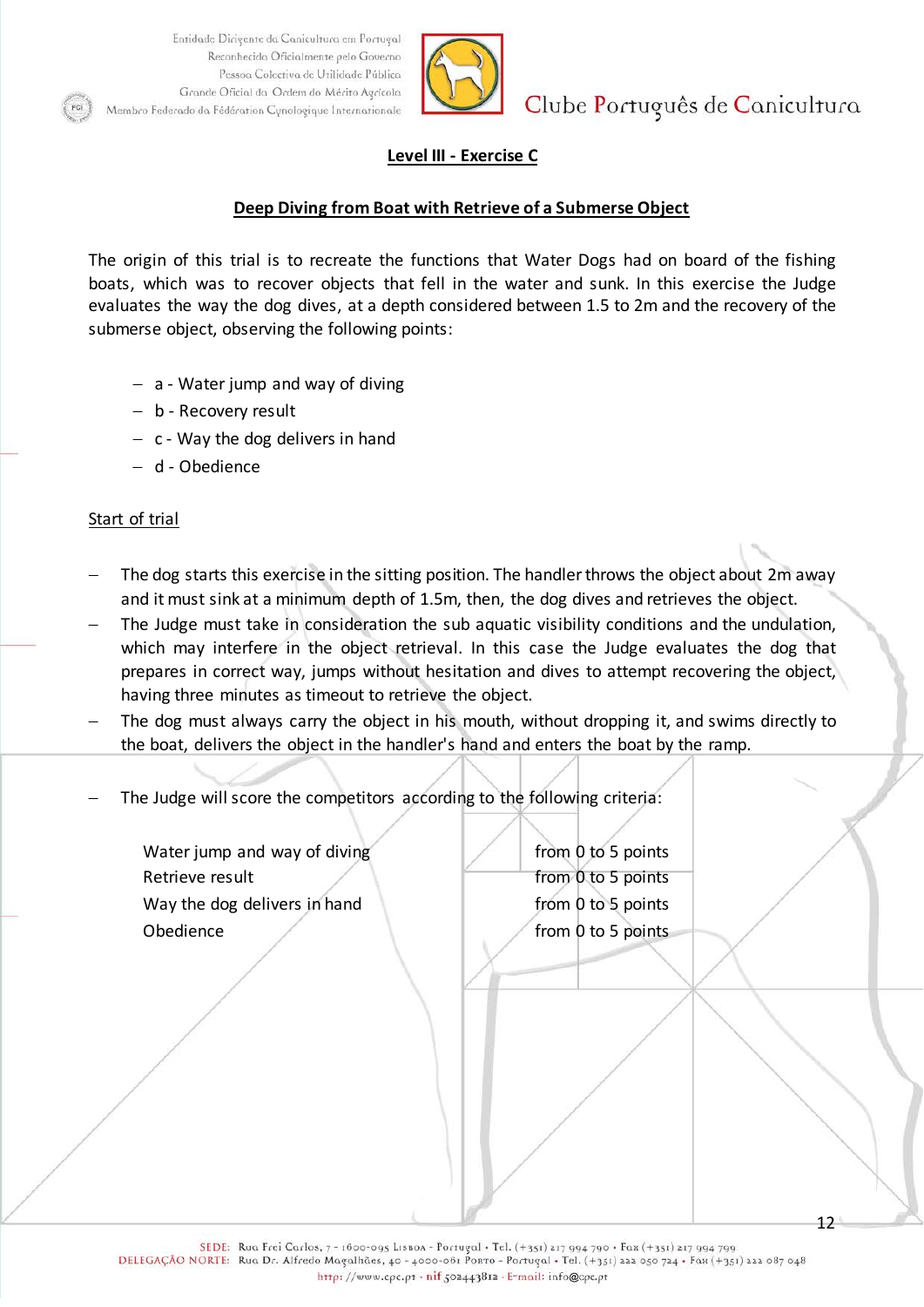

Clube Português de Canicultura

# **ART. 11. Handler commands**

Only the handler who is on the boat "1st handler" can give verbal commands to dog. Any other type of intervention by the handler that is on land, originates not qualifying the dog in the exercise.

## **ART. 12. Objects used in the Trials**

The objects to be used in Trials must be in conformity with the drawings and descriptions of the Annex B of this Regulation, and the Judge must approve them before the Trial.



SEDE: Rua Frei Carlos, 7 - 1600-095 LISBOA - Portugal . Tel. (+351) 217 994 790 . Fax (+351) 217 994 799 DELEGAÇÃO NORTE: Rua Dr. Alfredo Magalhães, 40 - 4000-061 Porto - Portugal • Tel. (+351) 222 050 724 • Fax (+351) 222 087 048 http://www.cpc.pt - nif 502443812 - E-mail: info@cpc.pt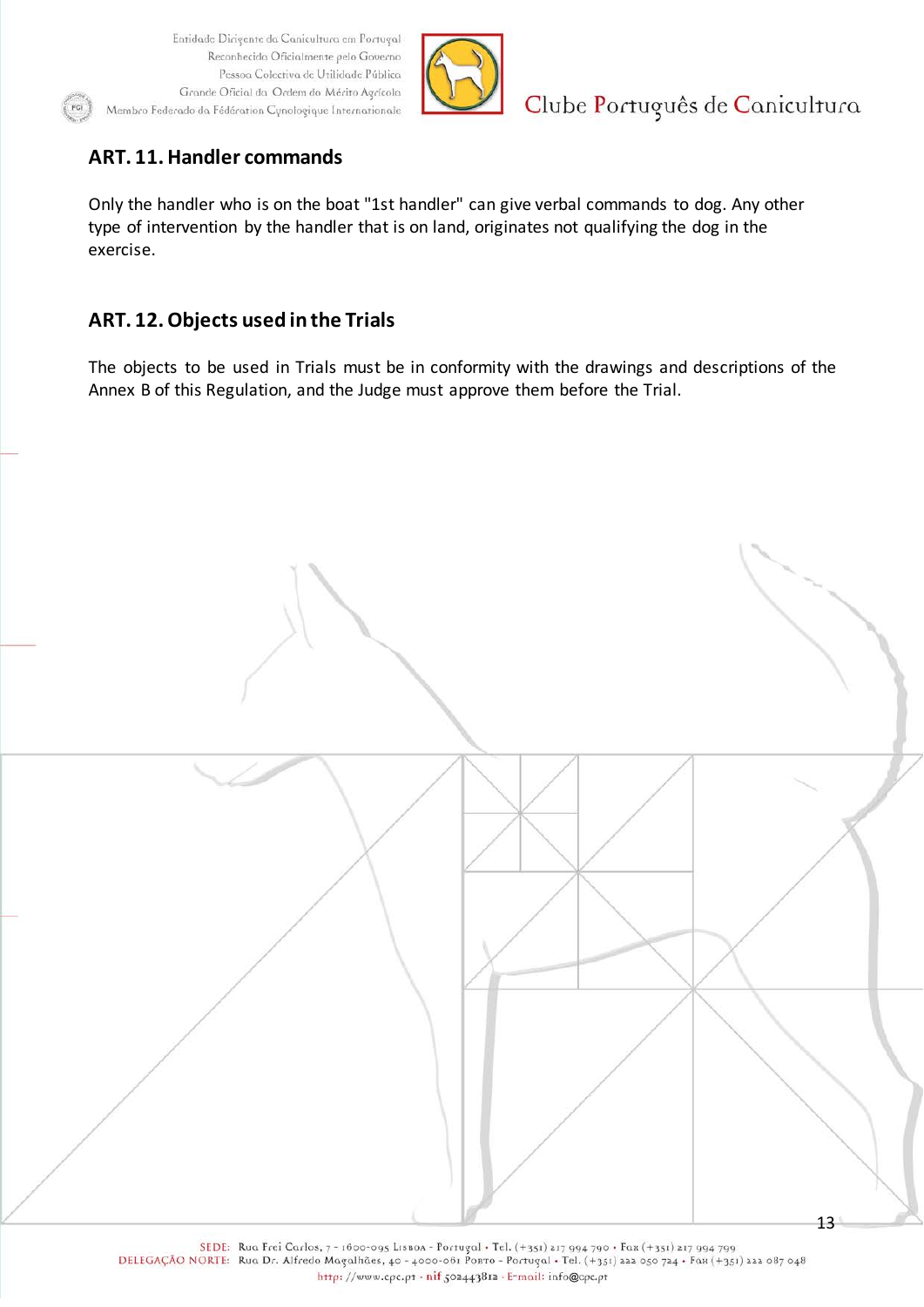$\left($  FCI



Clube Português de Canicultura

# **ANNEX A – Working trial schemes**



SEDE: Rua Frei Carlos, 7 - 1600-095 Lisboa - Portugal • Tel. (+351) 217 994 790 • Fax (+351) 217 994 799<br>DELEGAÇÃO NORTE: Rua Dr. Alfredo Magalhães, 40 - 4000-061 Portugal • Tel. (+351) 222 050 724 • Fax (+351) 222 087 048 http://www.cpc.pt - nif 502443812 - E-mail: info@cpc.pt